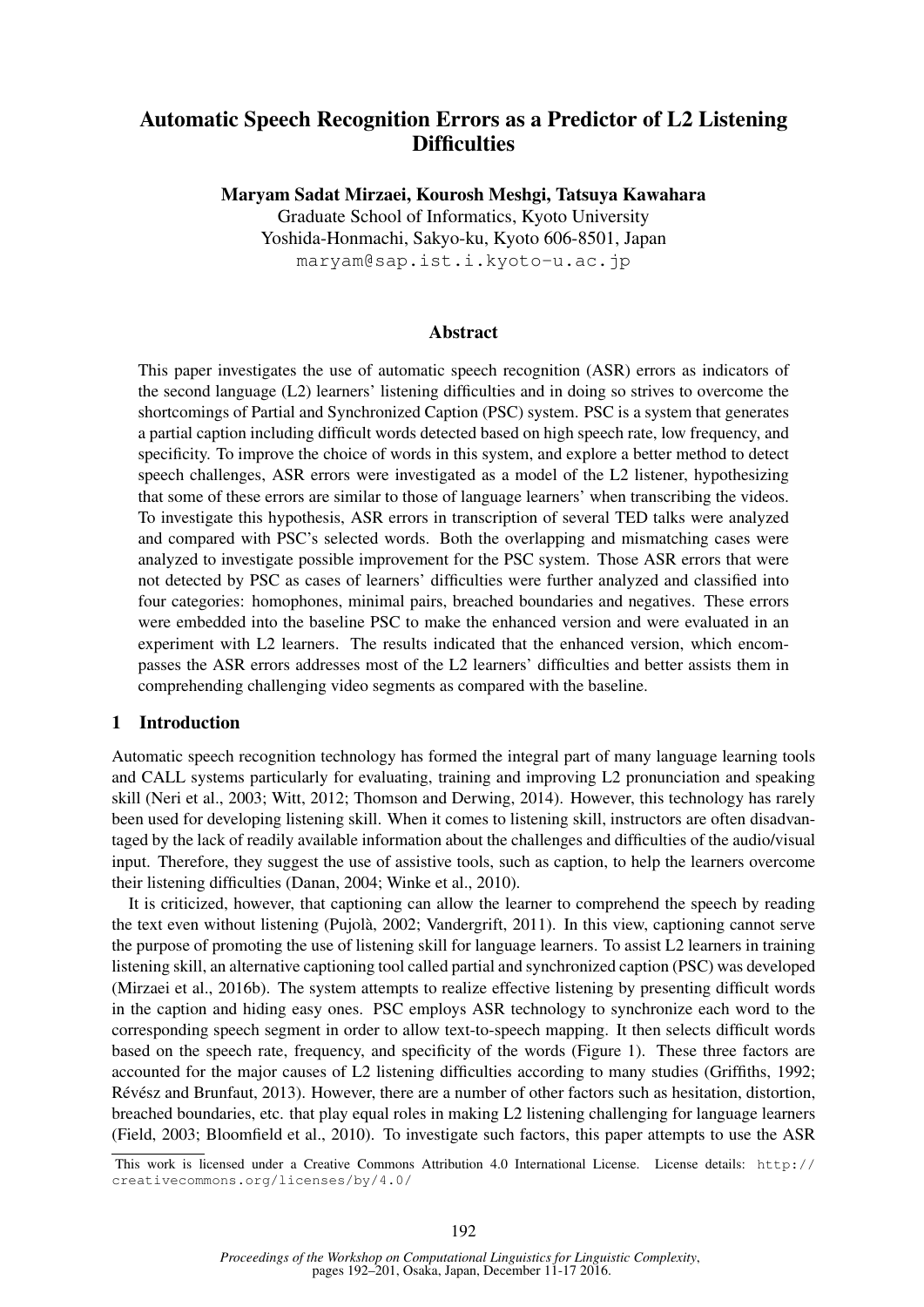

Figure 1: Caption types: (top) Full caption, (mid) Baseline partial and synchronized caption(PSC), (bottom) Enhanced PSC. TED talk by Alan Russell: The potential of regenerative medicine

technology in order to detect the problematic speech segments and to improve the choice of words in the PSC system.

Spontaneous speech such as TED talks presents numerous challenges to both ASR systems and L2 listeners. These challenges often lead to the erroneous performance of the ASR systems (Radha and Vimala, 2012; Goldwater et al., 2010). Such errors potentially involve useful information on the difficulties of speech. Accordingly, the main idea of the paper is to consider the ASR system as a potential model for L2 learners, which will encounter similar difficulties in the perception of the speech and transcription of the audio, thereby could be an indicative of areas of learner difficulties in listening.

Previous studies have compared the ASR systems performance with native and non-native speakers (but not L2 learners) of the target language. These studies are known as ASR-HSR (human speech recognition) research (Meyer et al., 2006; Scharenborg, 2007; Vasilescu et al., 2011). The majority of these studies conclude that HSR outperforms ASR especially in spontaneous speech and suggest different methods to improve the quality of the ASR output and reduce the word error rate (Moore and Cutler, 2001; Scharenborg, 2007). In this study, however, rather than considering ASR errors as major drawbacks of these systems, we are focusing on them as a rich source that elucidates the difficulties of speech. In this view, ASR errors and PSC selected words share some cases as they both refer to similar sources of difficulties. Nevertheless, the ASR errors include a wider range of factors and can introduce undiscovered features, hence can be complementary for the PSC system. In this regard, in an earlier study, we compared the ASR errors with L2 learners' mistakes on transcribing the audio in a contrastive analysis of ASR and L2SR (second language speech recognition). To this end, an in-depth error analysis was performed between the ASR systems and L2 learners (Mirzaei et al., 2015). The results of this study confirmed that some parts of the input were difficult to decode by both ASR systems and language learners and these often led to the erroneous performance of both. Thus, it was concluded that ASR errors could provide insights on detecting challenging speech segments.

To further investigate this concept, in this study, ASR errors and PSC's selected words are compared to specify the degree of overlap and differences. Through this analysis, those ASR errors, which were not included in the PSC's selected words, were detected. Next, the underlying factors that associated with the emergence of these groups of errors were investigated. Drawing upon literature, it was found that some of these root-cause factors lead to listening difficulties for L2 listeners (Field, 1998; Field, 2003). This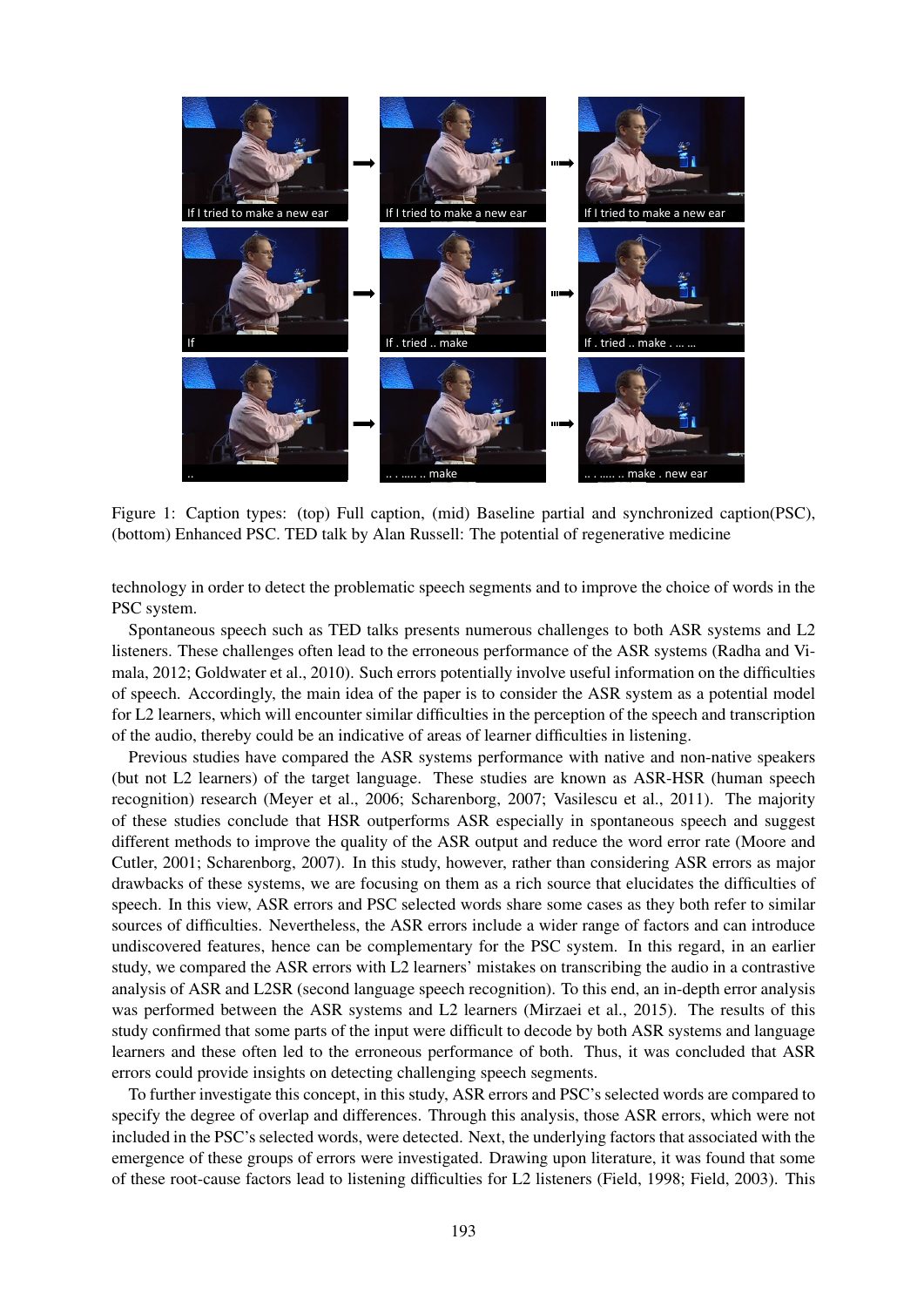

Figure 2: Schematic of the PSC system architecture. Julius ASR system was trained using 780 hours of TED talks and used to transcribe the given video. Via a word-level forced-alignment procedure, the original transcript is synchronized with the speaker's utterance. Several features are extracted for each word in the Feature Extraction module. Considering the user's proficiency level, the Rule Engine marks difficult words and generates the Baseline PSC. The ASR errors, on the other hand, signals other types of listening difficulties, which are extracted using ASR Error Processing Unit. These instances are included to the Baseline PSC to generate the Enhanced PSC.

indicates that these errors can provide useful hints for detecting difficult words or phrases. Accordingly, the aim of the present paper is to detect those parts of the speech that cause listening difficulties for L2 learners by attending to the ASR errors and incorporating them into PSC to provide better assistance for the L2 learners. Moreover, ASR correct cases that were contrarily detected to be difficult by PSC's features, were utilized as a signal for relatively easier segments of speech and used to remove too easy words from the PSC (Figure 2). The enhanced PSC will then build on the baseline system, employing the ASR clues. This enhanced version aims to outperform the baseline PSC in providing essential clues for recognition of the listening tasks to the L2 learners.

# 2 Method

52 TED talks (approximately 15 hours) were used in this study. Julius 4.3.1 ASR system (Lee and Kawahara, 2009) was employed to generate the transcripts for these talks. This ASR system was trained using 780 hours of TED talks based on the lightly-supervised training approach (Naptali and Kawahara, 2012). Human-annotated transcripts for these talks were readily available from the TED website and used to evaluate the ASR output. Using forced alignment method, the two transcripts were aligned in word-level to enable error detection. Next, the errors were classified into deletion, insertion and substitution categories as shown in Table 1. ASR error rate was 19.8% with the majority of errors belonging to substitution categories.

# 2.1 Comparison of ASR Output and PSC Selection

PSC was generated for these videos controlling for high speech rate, low frequency, and specific or academic words. The selected words to be shown in the PSC based on the above categories were compared with the ASR errors to find the degree of overlap. We assumed that ASR errors and PSC's selected words should share some cases, as both refer to the difficult words. Table 2 indicates that 3.7 percent of the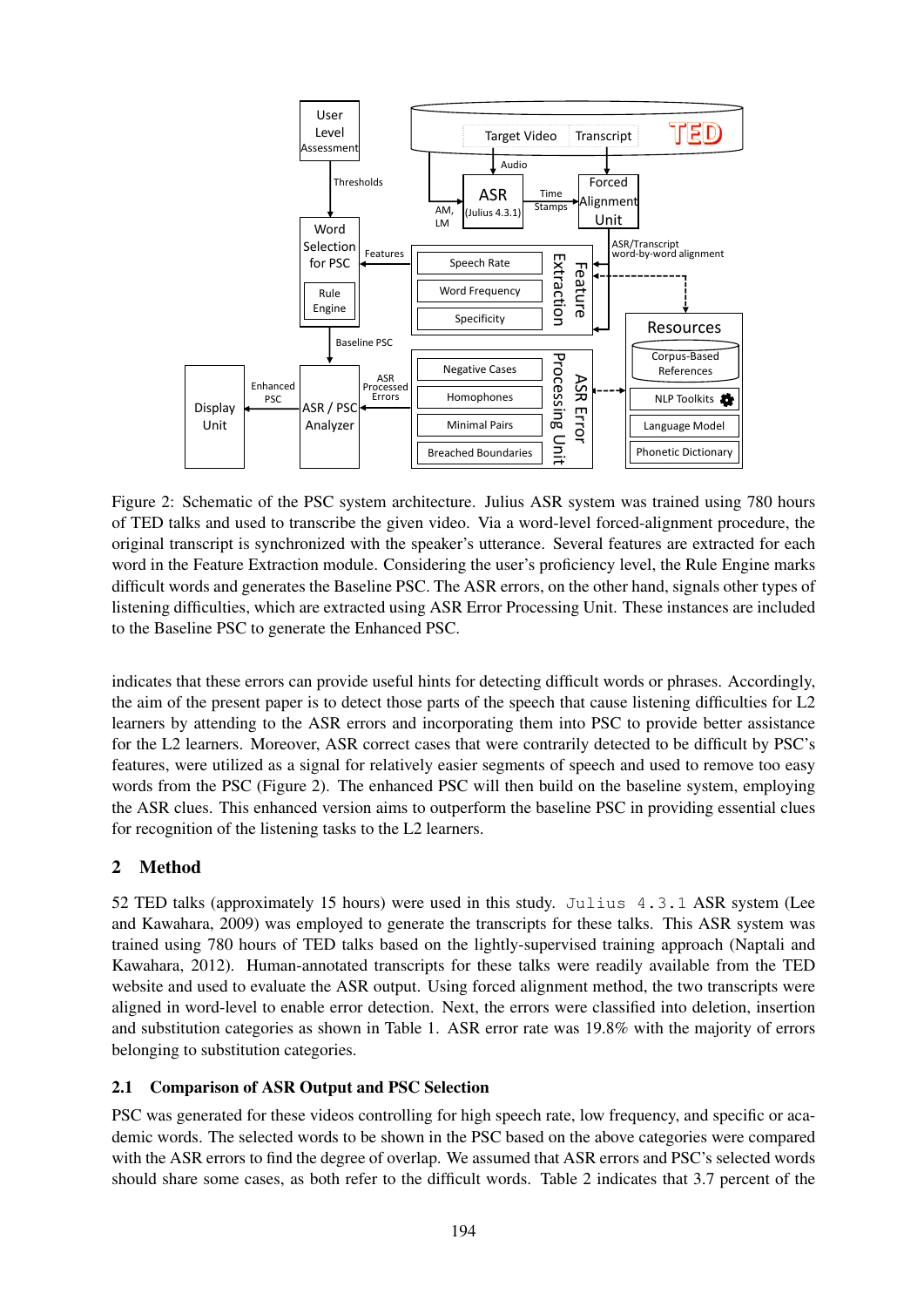| <b>Categories</b>             | <b>Frequency</b> | (%)        |
|-------------------------------|------------------|------------|
| <b>Total Words</b>            | 145,663          |            |
| <b>ASR Correct</b>            | 116,807          | $(80.2\%)$ |
| <b>ASR Errors</b>             | 28,856           | $(19.8\%)$ |
| <b>ASR Error Substitution</b> | 24,269           | $(16.7\%)$ |
| <b>ASR Error Insertion</b>    | 2,928            | $(2.0\%)$  |
| <b>ASR Error Deletion</b>     | 1,659            | $(1.1\%)$  |

Table 1: ASR error analysis

|                            | ASR Correct $(80.2\%)$   ASR Errors $(19.8\%)$ |              |
|----------------------------|------------------------------------------------|--------------|
| PSC shown words $(17.7\%)$ | (a) $14.0\%$                                   | (b) $3.7\%$  |
| PSC hidden words (82.3%)   | (c) $66.2\%$                                   | (d) $16.1\%$ |

Table 2: ASR performance versus baseline PSC's choice of words. In (a) PSC categorized the words as difficult cases based on its three features, but ASR managed to correctly recognize them. Cell (b) indicates difficult sections according to both PSC and ASR, whereas cell (c) accounts for easy regions of the speech. Cell (d) counts the challenging words for ASR that PSC missed to select. The proposed enhancement on PSC aims to utilize ASR errors for hiding too easy words and showing the difficult words that the baseline PSC missed, i.e., to move words from  $(a)$  to  $(c)$  and from  $(d)$  to  $(b)$ .

cases are common between ASR errors and PSC shown words, however, 16.1 percent of the ASR errors could not be explained by PSC's features.

To better understand the results, the ASR errors were further analyzed taking PSC's features into account, i.e. frequency, speech rate and specificity features. Similar to PSC, the speech rate of the ASR errors were calculated in syllables per second, the frequency was estimated based on the corpus of contemporary American English - COCA (Gardner and Davies, 2013) and the specific words were detected by referring to the Academic Word List (Coxhead, 2000) and academic corpus of COCA. Figure 3 illustrates the comparison between ASR errors with PSC selection.

Figure 3(a) depicts the distribution of the mutual cases between the ASR errors and PSC's selected words based on the speech rate, frequency, and specificity. As the figure suggests speech rate is the primary factor that selects the words for PSC and is also the major factor that leads to the emergence of the ASR errors (58%). The frequency factor shows 20 percent of overlap between the PSC shown words and the ASR errors. Finally, specific words are by default set to be always shown in the PSC system, yet only a small number of these words cause ASR errors (6%).

### 2.2 Analysis of ASR Correct Cases

While our assumption is that ASR errors can indicate problematic speech segments for L2 listeners. ASR correct cases can specify easy items, which may not be necessarily needed to appear in PSC. Looking back to Table 2, our analysis reveals that 14.0% of the ASR correct cases are categorized as difficult words by PSC and are shown in the caption. To explore these cases, we made similar analysis considering the speech rate, frequency and specificity factors. Figure 3(b) demonstrates how these three features are responsible for words in this category, i.e. PSC shown words and ASR correct output. As the figure shows, speech rate (43%) is still the main reason to show these words in PSC, while many of the words brought by the speech rate factor could be correctly transcribed by our ASR system; indicating that these words were not too difficult. Examples include the words such as *one, every, open, look,* etc., which have high frequency and can be simply excluded from PSC without causing a barrier for L2 listeners. Thus, the findings notify the importance of refining our speech rate threshold on ASR correct cases to prevent the inclusion of difficult cases in PSC.

On the other hand, our investigation revealed that few instances of the words shown in PSC based on the frequency feature seem to be unnecessary. For instance, words such as *dystopia, piggybacking,*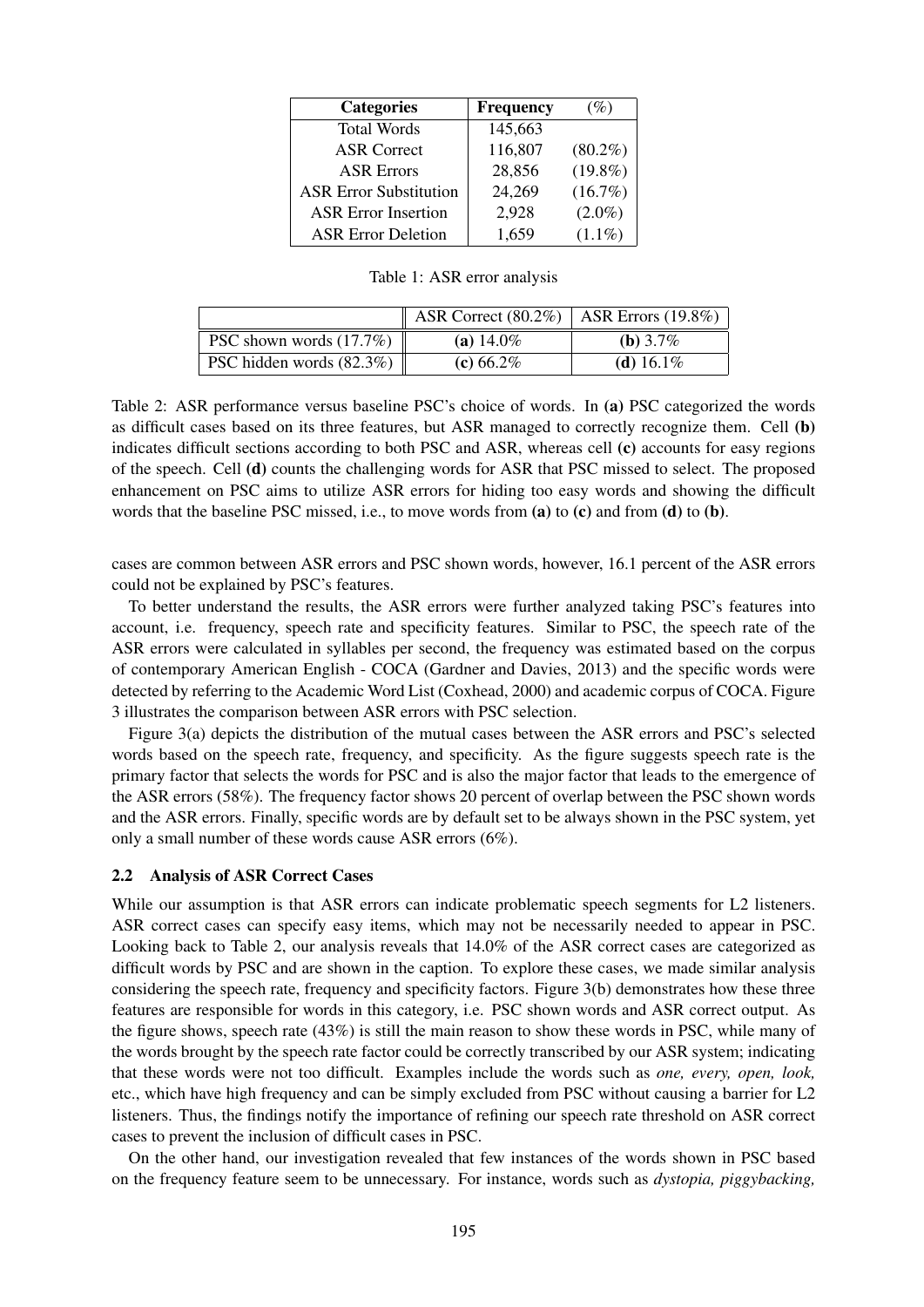

Figure 3: Feature analysis of PSC shown words regarding the correctness of ASR output

*pandemic, larceny, abyss, could be correctly transcribed by the ASR, but are infrequent to many L2* listeners and hence likely to be unknown.

Based on our findings, while specific words are always shown in PSC, many of them are not infrequent. For example, words such as *positive, science* and *research* are categorized as academic terms. However, these words are very frequent and the majority of L2 listeners should have no problem with them. Likewise, highly frequent Proper nouns (e.g. *China* and *Obama*) could be simply omitted from or repeated less in the PSC. Meanwhile, our ASR system could also correctly transcribe these words. These findings suggest that frequency of specific words and proper nouns should be considered when deciding on their inclusion in PSC.

### 2.3 Analysis of ASR Erroneous Cases

The strategies to refine the choice of words in PSC based on excluding easy cases are taken for granted in this study. However, a thorough investigation is needed to ensure that segments including ASR errors are actually difficult for L2 learners. Our earlier experiment with L2 listeners, who were asked to transcribe ASR erroneous cases, revealed that learners have substantial difficulties in transcribing segments that include ASR errors (Mirzaei et al., 2016a).

Based on these results, we augmented the baseline PSC to automatically detect these groups of errors (ASR errors not shown in PSC). We have limited the scope of the automation in this stage to the nine categories of homophones, minimal pairs, negatives, breached boundaries, verb inflections, determiners, prefixes/suffixes, possessives and plural cases, since the root-causes of other ASR errors were difficult to discover, hence these categories were discarded in this study. Our earlier study (Mirzaei et al., 2016a) showed that from among all categories, four of them are beneficial for L2 learners: homophones, minimal pairs, breached boundaries and negative cases.

Verb inflections and prefix/suffix derivations of the words are detected using word lemmatizers and COCA word stem list, while language-specific grammar rules are used to detect possessives and plurals. Detecting homophones and minimal pairs rely on word-to-phone mappings empowered by CMU Pronouncing Dictionary. The dictionary allows mappings from words to their pronunciations in the ARPAbet phoneme set, which in turn enables us to detect homophones and minimal pairs. Homophones are defined as two words with different writings, but identical ARPAbet transcripts (e.g., *blue* /B L UW/ and *blew* /B L UW/). In the case of ASR substitution errors, we select the closest pronunciation of a word in the transcript to its ASR-hypothesized utterance. Some special cases are handled, for instance, American and British spelling differences were considered.

Two words are minimal pairs if their phonetics has a Levenshtein distance of one, and they have distinct meaning. This distance enables the detection of different types of minimal pairs: initial consonant (e.g., *rot* /R AA  $T$  / and *lot* /L AA  $T$  /), vowels (e.g., *pen* /P EH N/ and *pan* /P AE N/), and final consonant (e.g., *hat* /HH AE T/ and *had* /HH AE D/). Miniml pairs are found to be difficult to distinguish for the L2 learners (e.g., *lay* /L EY/ and *clay* /C L EY/) (Weber and Cutler, 2004). This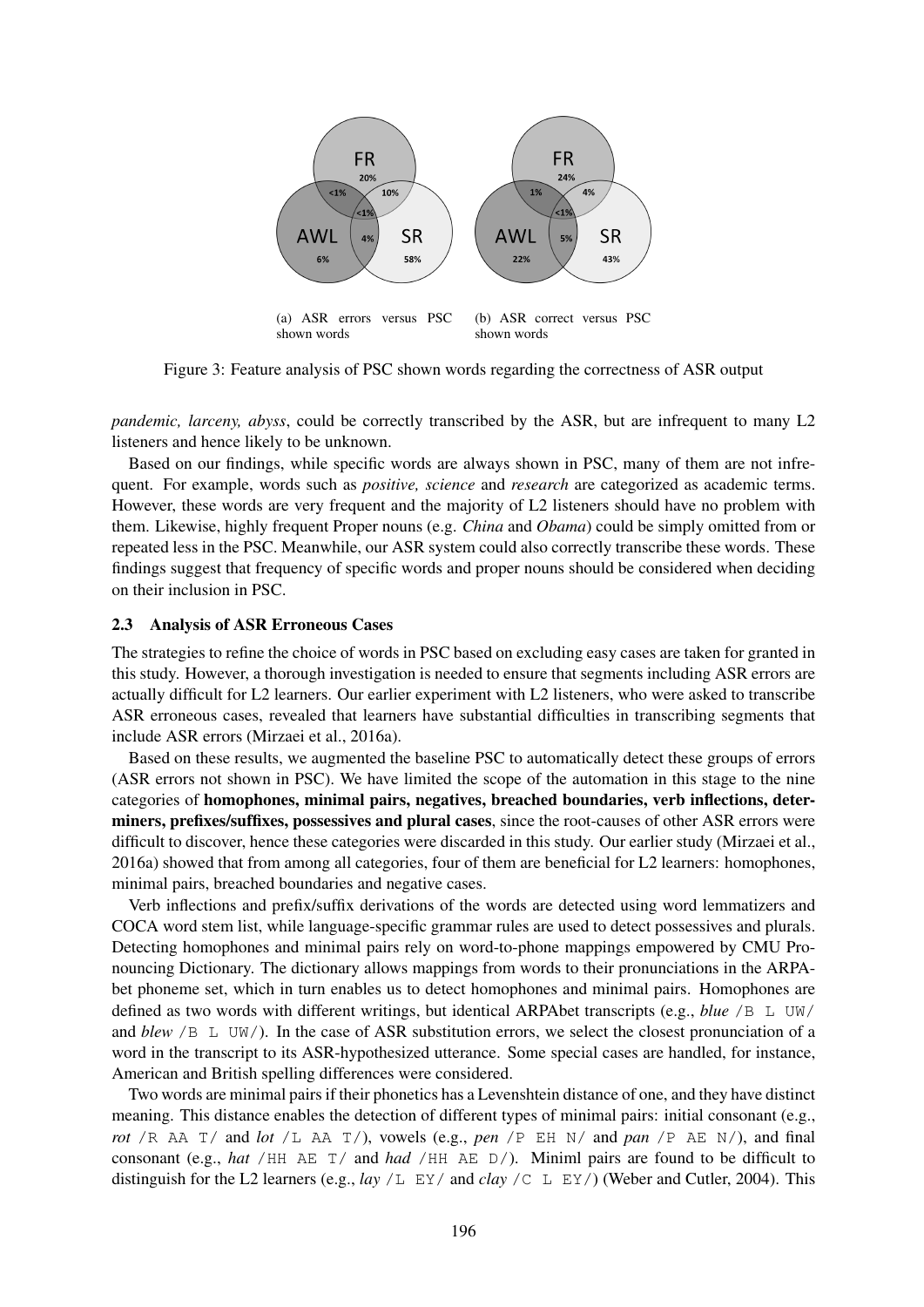category also includes the third person in the present tense and past tense for regular verbs, which we preferred to exclude from the list.

Wrong boundary detection can be attributed to numerous factors, many of which are rare or hard to regulate. In this sense, some of the most studied phenomena are considered that may lead to wrong boundary detection in L2 listening. One of these rules is the frequency rule (Field, 2008; Cutler, 1990), which is built upon the idea that listeners tend to associate what the speaker says to high-frequency words when the speaker actually uses less frequent or unknown word (e.g., *dusty senseless drilling* → *thus he sent his drill in*). This is in line with what happens in ASR system when facing out-of-vocabulary words (Chen et al., 2013). To implement this rule, the average of ASR-hypothesized error phrase on the false boundary is calculated and compared to the average of the original phrase. Function words are excluded from calculations for having an excessive high frequency, as argued in (Cutler, 1990).

Another pattern that elicits breached boundary is a special arrangement of strong and weak syllables within one word or consecutive words (Cutler, 1990). Strong syllables typically signal for the beginning of the word, which explains why learners tend to insert a boundary when they encounter a strong syllable (e.g., *it was illegal*  $\rightarrow$  *it was a legal*). On the other hand, learners often remove the boundaries and combine the words when they encounter a week syllable (e.g., *paint with a brush*  $\rightarrow$  *paint without rush*). Attending to these rules, we tried to detect such boundary cases in our algorithm.

Resyllabification (Field, 2003) is another rule which often refers to the attachment of final consonant to the following syllable (e.g., *last hour*  $\rightarrow$  *glass tower*).

Assimilation (Cruttenden, 2014) is another common phenomenon, in which one sound becomes similar or more like a nearby sound (e.g., *did you go?* → *di due go*). Assimilation patterns are restricted in English. Therefore, we followed the standard patterns in (Cruttenden, 2014) to detect such cases.

Accordingly, we calculate the Levenshtein distance of the phonetic representations of the transcript and ASR-hypothesized phrase. If the distance doesn't exceed a pre-defined threshold (e.g., four differences), we proceed to examine the frequency of the words. If the flagged ASR error involved words with higher frequency (obtained by COCA corpus), then we may have a breached boundary. Along with the frequency check, we draw upon the stress pattern, syllabification, and assimilation rules to precisely detect the misrecognized boundary cases.

Finally, there are numerous situations where acoustic artifacts and speaker disfluencies or high speech rate prevent the listener from hearing the words accurately. Negative forms, in this regard, are the most likely ones to be misrecognized, while they are important to distinguish for understanding the meaning of the sentence. Given the difference between *can and can't*, for example, is a subtle one, these cases are frequently misrecognized by many L2 listeners. Other instances such as *legal and illegal* are equally important as their misrecognition can thoroughly change the meaning. To assist learners in this regard, we detected all the negative forms, which were among the ASR errors to include in the PSC system.

### 3 PSC Enhancement

To enhance the PSC system we apply the clues derived from the investigation of ASR errors and PSC selected word. The analysis provided us with useful insights on removing easy cases from the baseline PSC in order to provide room for inclusion of more difficult words in the enhanced version. To this end, the frequency of specific words (academic terms) was taken into account in the enhanced version. Referring to COCA academic word corpus, we could retrieve the frequency of these words and by determining a threshold based on an expert suggestion, we aimed to exclude trivial specific words in the enhanced version. The same strategy was used for highly frequent proper nouns *(e.g. America, Paris)*. In the enhanced PSC, the frequency of these cases is based on the frequency of their occurrences in TED corpus. Another enhancement on the exclusion of the easy cases regards the speech rate threshold, which was refined by defining a secondary threshold. In the case of ASR correct output, a stricter threshold was applied to prevent the speech rate factor from bringing in too many easy words. Through these improvements, many of the easy cases were excluded from the enhanced version. In the next step, difficult cases, which were detected based on ASR erroneous output were embedded into the PSC. These cases, which include homophones, minimal pair, breached boundaries and negatives were automatically detected and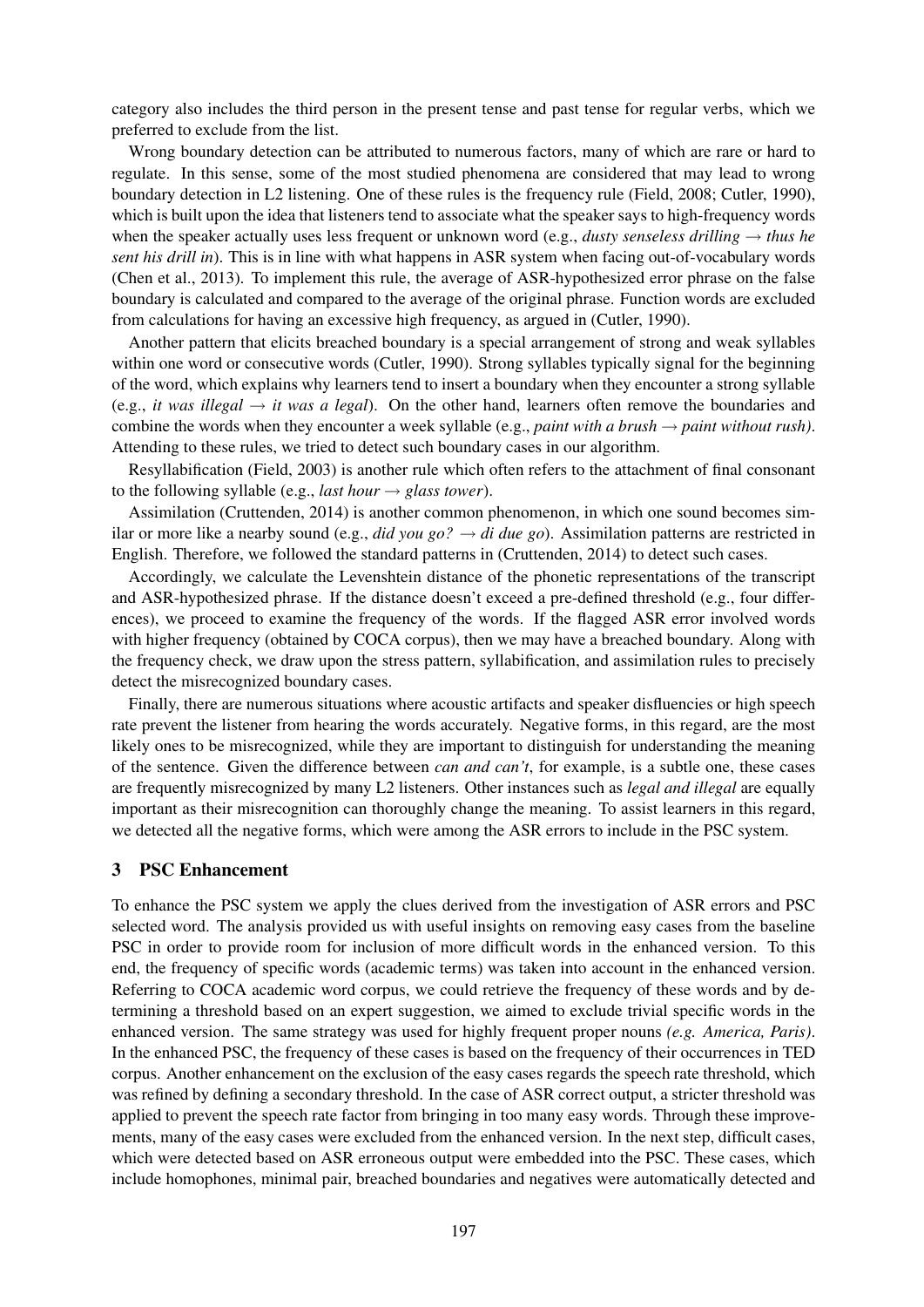incorporated into the PSC system to foster L2 listening for the learners. Table 3 presents the distribution of shown and hidden words in the enhanced PSC based on ASR correct and erroneous cases. As the table shows, using ASR clues, we could successfully move some of the easy cases (3.6%) from (a) to (b), i.e exclude trivial words from PSC shown to PSC hide. More importantly, our enhanced version encompasses more of the ASR errors (cases were moved from (d) to (b) to provide an effective scaffold for L2 listeners (7.1%). It should be noted that a comparable number of shown words in both the baseline and enhanced version were maintained (the enhanced version includes an even lower amount of words) in order to enable a fair comparison.

|                             | ASR Correct $(80.2\%)$ ASR Errors $(19.8\%)$ |              |
|-----------------------------|----------------------------------------------|--------------|
| PSC shown words $(17.5\%)$  | (a) $11.4\%$                                 | (b) $7.1\%$  |
| PSC hidden words $(82.5\%)$ | (c) $69.8\%$                                 | (d) $12.7\%$ |

|  | Table 3: ASR performance versus Enhanced PSC's choice of words |  |  |  |
|--|----------------------------------------------------------------|--|--|--|
|  |                                                                |  |  |  |

# 4 Experimental Evaluation

While some improvement could be anticipated based on these enhancements, an experiment was conducted in order to confirm our hypothesis that the enhanced PSC is more helpful to the learners than the baseline.

# 4.1 Participants

The participants of this study were 38 Japanese and Chinese students who enrolled in CALL courses at Kyoto University. They were undergraduates, majoring in different fields such as engineering, law, science, etc. All participants had TOEIC ITP scores between 450 to 560, notifying that they were beginners to pre-intermediates. There were 8 females and 30 male students.

# 4.2 Material

20 TED videos were selected for this experiment. All talks were delivered by native American English speakers. We excluded the effect of other accents such as British English in our experiment. From these videos, those segments in which there was a difference between the baseline and the enhanced PSC were extracted. These segments included ASR error – PSC hide cases i.e. they involved one of the four categories of minimal pair, homophone, breached boundary, and negative.

# 4.3 Procedure

Two type of questions were designed for this experiment:

Transcribing: The participants were asked to watch a series of video segments, each segment lasting from 25 to 35 seconds. Once a video paused, the participants were supposed to transcribe the last few words that they have heard. Each segment ended with 4∼6 words, including the target word(s), all replaced by a blank. Videos were paused at irregular intervals and the participants were not aware of the exact time of the pause in order to simulate real-life listening. Moreover, the target word(s) was among the words to be transcribed and the participants had no clue about it. A timer was set for each question and the participants were supposed to transcribe the words right after the pause without having excess time to overthink or analyze, but to type down exactly what they have recognized. It was anticipated that immediately after the transcription, the participants could recognize their difficulties and misrecognitions, therefore immediately after transcribing the audio, the participants received two types of captions (baseline and enhanced PSC) to choose from. They were supposed to select the caption that included more of their misrecognized words, i.e., the ones that can better assist them to overcome their listening difficulties. Both the baseline and the enhanced versions included the same number of words, but different choices to make a fair comparison.

**Paraphrasing:** To make a more quantitative analysis, students were randomly assigned into two groups. One group received the baseline PSC, whereas the other one received the enhanced version.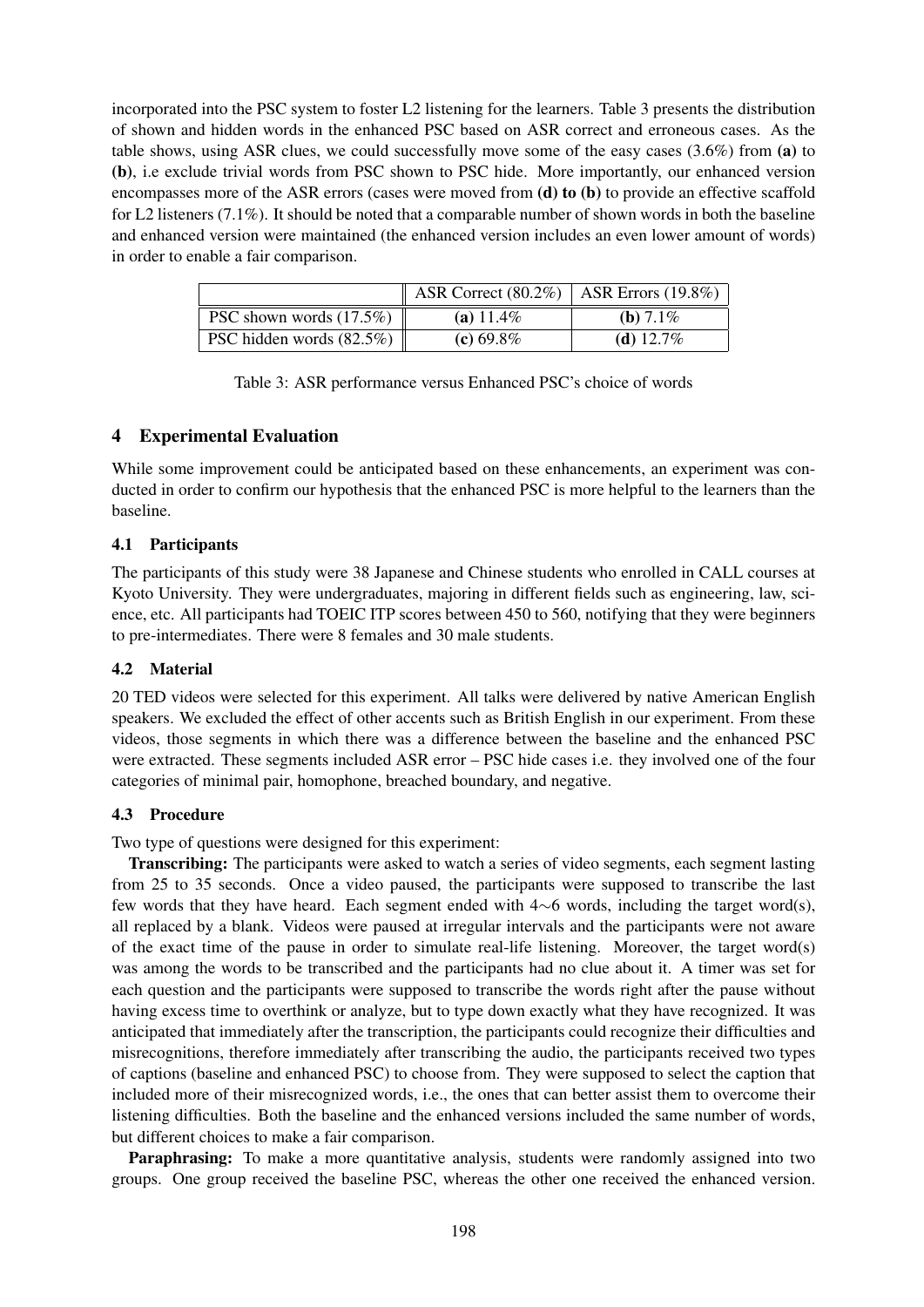

(a) Part 1: Transcribing and choosing from baseline and enhanced PSC – the graph shows the number of participants who chose baseline PSC (PSC V1) versus Enhanced PSC (PSC V2).

(b) Part 2: Paraphrasing based on the type of caption received in each group: baseline (PSC V1) vs. enhanced (PSC V2) – The graph shows the paraphrasing scores in the two groups.

Figure 4: Experimental results

They were asked to watch the videos with the assigned type of caption and paraphrase the last sentence of each segment whenever the video was paused. Paraphrase test focuses on the recognition of a specific part of listening material thus the participants' answers on paraphrasing the last segment are based on the caption clues they have received in each group. It was assumed that the group who received the enhanced PSC had better hints to disambiguate the sentence and select the best paraphrasing choice.

### 5 Results

The results of this experiments should be explained in two parts: (1) the number of times the enhanced PSC was chosen over the baseline PSC after the transcription task (qualitative analysis) and (2) the scores of the participants on paraphrasing the last sentence based on the type of the caption they had received (quantitative analysis).

Figure 4(a) shows the analysis of the results on participants' preferences regarding the selection between the baseline and the enhanced PSC. As the figure shows the number of times the participants preferred the enhanced PSC is significantly higher than the baseline version (61% versus 39%).

Our quantitative analysis on the participants' paraphrasing scores illustrated in figure 4(b) demonstrates that the students in the enhanced PSC group gained statistically higher scores than their peers in the baseline group (based on a t-test analysis). While the baseline PSC group answered the questions chance-like (50.9% correct versus 49.1% incorrect), the enhanced PSC group could choose the correct answer 76% of the time.

The results reveal that some of the ASR errors signal problematic speech segments and ASR clues could be used for facilitating recognition and comprehension of the input. Moreover, our findings identified that some improvements are realized in the enhanced PSC, which makes it more preferable to the L2 listeners. Furthermore, the enhanced version, which encompasses useful ASR errors, can better assist the L2 listeners compared to the baseline.

### 6 Conclusion

The study investigated the use of ASR errors in detecting problematic speech segments and improving the word selection criteria in PSC. Following a thorough analysis, it was found that several categories in the ASR errors signal the difficulties for the L2 listeners. These categories include homophones, minimal pairs, negative, and breached boundaries. Our baseline PSC system was extended to detect these cases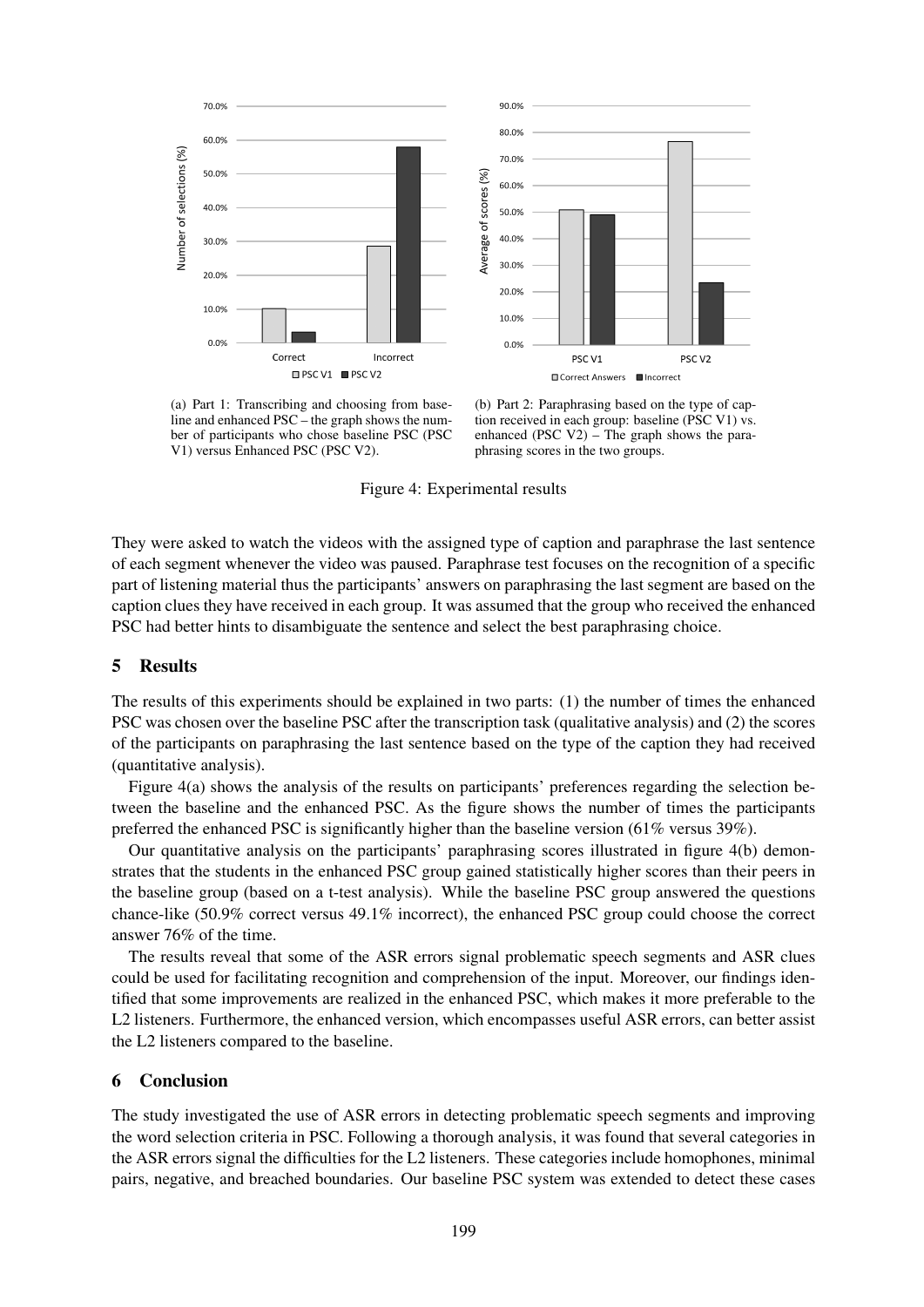and generate the enhanced PSC drawing upon these clues. On the other hand, analysis of these errors provided some insights on how to refine PSC's selection by omitting too easy cases.

Experiment with the L2 listeners confirmed this hypothesis that some of these errors can predict L2 listening difficulties; hence the enhanced PSC, which includes these cases, can effectively assist the L2 listeners. To conclude our in-depth analysis on the ASR errors revealed that ASR systems epitomize a model of an L2 listener, shedding light on both easy and difficult words and phrases in the input, which can be directly used to enhance the PSC system in order to foster L2 listening.

#### References

- Amber Bloomfield, Sarah C Wayland, Elizabeth Rhoades, Allison Blodgett, Jared Linck, and Steven Ross. 2010. What makes listening difficult? factors affecting second language listening comprehension. Technical report, DTIC Document.
- Wei Chen, Sankaranarayanan Ananthakrishnan, Rohit Kumar, Rohit Prasad, and Prem Natarajan. 2013. Asr error detection in a conversational spoken language translation system. In *2013 IEEE International Conference on Acoustics, Speech and Signal Processing*, pages 7418–7422. IEEE.
- Averil Coxhead. 2000. A new academic word list. *TESOL quarterly*, 34(2):213–238.
- Alan Cruttenden. 2014. *Gimson's pronunciation of English*. Routledge.

Anne Cutler. 1990. Exploiting prosodic probabilities in speech segmentation.

- Martine Danan. 2004. Captioning and subtitling: Undervalued language learning strategies. *Meta: Journal des traducteursMeta:/Translators'Journal*, 49(1):67–77.
- John Field. 1998. Skills and strategies: Towards a new methodology for listening. *ELT journal*, 52(2):110–118.
- John Field. 2003. Promoting perception: Lexical segmentation in l2 listening. *ELT journal*, 57(4):325–334.
- John Field. 2008. Bricks or mortar: which parts of the input does a second language listener rely on? *TESOL quarterly*, 42(3):411–432.
- Dee Gardner and Mark Davies. 2013. A new academic vocabulary list. *Applied Linguistics*, page amt015.
- Sharon Goldwater, Dan Jurafsky, and Christopher D Manning. 2010. Which words are hard to recognize? prosodic, lexical, and disfluency factors that increase speech recognition error rates. *Speech Communication*, 52(3):181–200.
- Roger Griffiths. 1992. Speech rate and listening comprehension: Further evidence of the relationship. *TESOL quarterly*, 26(2):385–390.
- Akinobu Lee and Tatsuya Kawahara. 2009. Recent development of open-source speech recognition engine julius. In *Proceedings: APSIPA ASC 2009: Asia-Pacific Signal and Information Processing Association, 2009 Annual Summit and Conference*, pages 131–137. Asia-Pacific Signal and Information Processing Association, 2009 Annual Summit and Conference, International Organizing Committee.
- Bernd Meyer, Thorsten Wesker, Thomas Brand, Alfred Mertins, and Birger Kollmeier. 2006. A human-machine comparison in speech recognition based on a logatome corpus. In *Speech Recognition and Intrinsic Variation Workshop*.
- Maryam Sadat Mirzaei, Kourosh Meshgi, Yuya Akita, and Tatsuya Kawahara. 2015. Errors in automatic speech recognition versus difficulties in second language listening. In *Critical CALL–Proceedings of the 2015 EURO-CALL Conference, Padova, Italy*, page 410. Research-publishing.net.
- Maryam Sadat Mirzaei, Kourosh Meshgi, and Tatsuya Kawahara. 2016a. Leveraging automatic speech recognition errors to detect challenging speech segments in ted talks. In *CALL Communities and Culture-Proceedings of the 2016 EUROCALL Conference, Limmasol, Cyprus*. Research-publishing.net.
- Maryam Sadat Mirzaei, Kourosh Meshgi, and Tatsuya Kawahara. 2016b. Partial and synchronized captioning: A new tool to assist learners in developing second language listening skill. *ReCALL (in press)*.